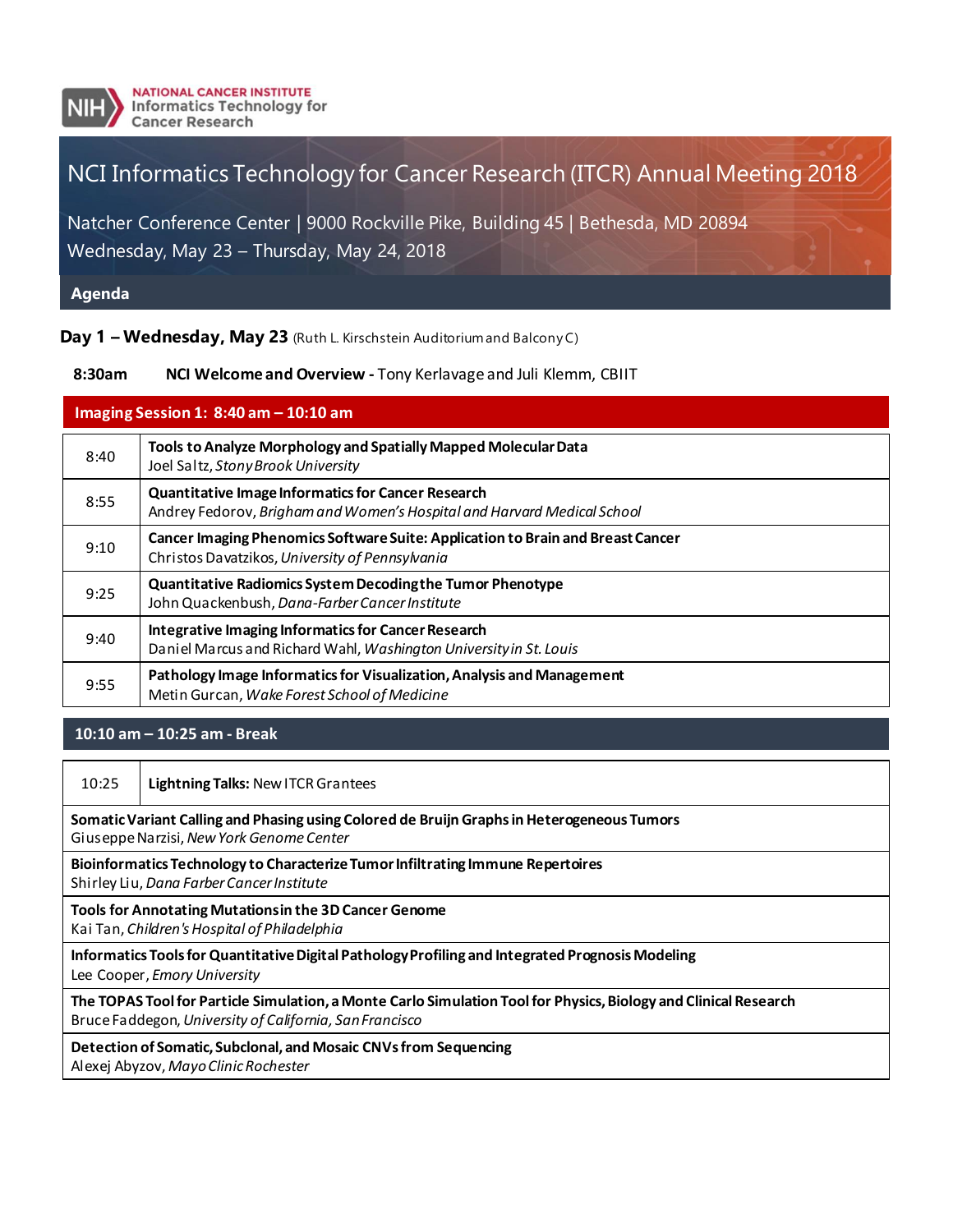**Supporting and Evolving Gene Set Enrichment Analysis and the Molecular Signatures Database for Cancer Research** Helga Thorvaldsdottir, *University of California, San Diego*

**Database and Tools for Functional Inference and Mechanistic Insight for Cancer Research** Jie Liang, *University of Illinois at Chicago*

#### **Omics Session 1: 11:05 am – 12:05 pm**

| 11:05 | Trinity: Transcriptome Assembly for Genetic and Functional Analysis of Cancer<br>Brian Haas, Broad Institute                                      |
|-------|---------------------------------------------------------------------------------------------------------------------------------------------------|
| 11:20 | Developing the JBrowse Genome Browser to Visualize Structural Variants and Cancer Genomics Data<br>Ian Holmes, University of California, Berkeley |
| 11:35 | Informatics Tools for Single Nucleotide Analysis of Cancer RNA-Seq<br>Xinshu Grace Xiao, University of California, Los Angeles                    |
| 11:50 | Building Protected Data Sharing Networks to Advance Cancer Risk Assessment and Treatment<br>Ian Foster, University of Chicago                     |

#### **12:05 pm – 2:00 pm Lunch, Posters and Demonstrations**

| Tool Demonstrations: 12:30 pm - 1:50 pm |                                                                                                                      |                                                                                                    |
|-----------------------------------------|----------------------------------------------------------------------------------------------------------------------|----------------------------------------------------------------------------------------------------|
|                                         | Demo Session 1: Auditorium                                                                                           | Demo Session 2: Balcony C                                                                          |
|                                         | Chair: Jerry Li, NCI DCB                                                                                             | Chair: Yantian Zhang, NCI DCTD                                                                     |
| 12:30                                   | Cancer-Related Analysis of Variants (CRAVAT/MuPIT)                                                                   | The Cancer Imaging Archive (TCIA)                                                                  |
|                                         | Mike Ryan, In Silico Solutions                                                                                       | Fred Prior, University of Arkansas                                                                 |
| 12:50                                   | The Network Data Exchange (NDEx)                                                                                     | <b>3D Slicer</b>                                                                                   |
|                                         | Trey I deker and Dexter Pratt, University of California,<br>San Diego                                                | Andrey Fedorov, Brigham and Women's Hospital and<br><b>Harvard Medical School</b>                  |
| 1:10                                    | <b>GenePattern Notebooks</b><br>Michael Reich, University of California, San Diego                                   | Lesion Tracker Web Image Viewer<br>Gordon Harris, Massachusetts General Hospital                   |
| 1:30                                    | <b>Clinical Interpretation of Variants in Cancer (CIVIC)</b><br>Malachi Griffith, Washington University in St. Louis | <b>Cancer Imaging Phenomics Toolkit (CaPTk)</b><br>Christos Davatzikos, University of Pennsylvania |

#### **Breakout Sessions 2:00 pm – 3:00 pm**

|      | Breakout Session 1: Auditorium                                                                                                                                       | Breakout Session 2: Balcony C                                                                                                                    |
|------|----------------------------------------------------------------------------------------------------------------------------------------------------------------------|--------------------------------------------------------------------------------------------------------------------------------------------------|
| 2:00 | A Network-Based Approach for Personalized<br><b>Treatment of Multiple Myeloma</b><br>Alessandro Lagana, Icahn School of Medicine at Mount<br>Sinai                   | Developing Enabling PET-CT Image Analysis Tools for<br><b>Predicting Response in Radiation Cancer Therapy</b><br>Xiaodong Wu, University of Iowa |
| 2:10 | <b>Integrative Genomic Framework for Dissecting</b><br>Regulatory Mechanisms Underlying Hepatocellular<br>Carcinoma<br>Nathalie Pochet, Brigham and Women's Hospital | Structure-Based Selection of Tumor Antigens for T-Cell<br><b>Based Immunotherapy</b><br>Dinler Antunes, Rice University                          |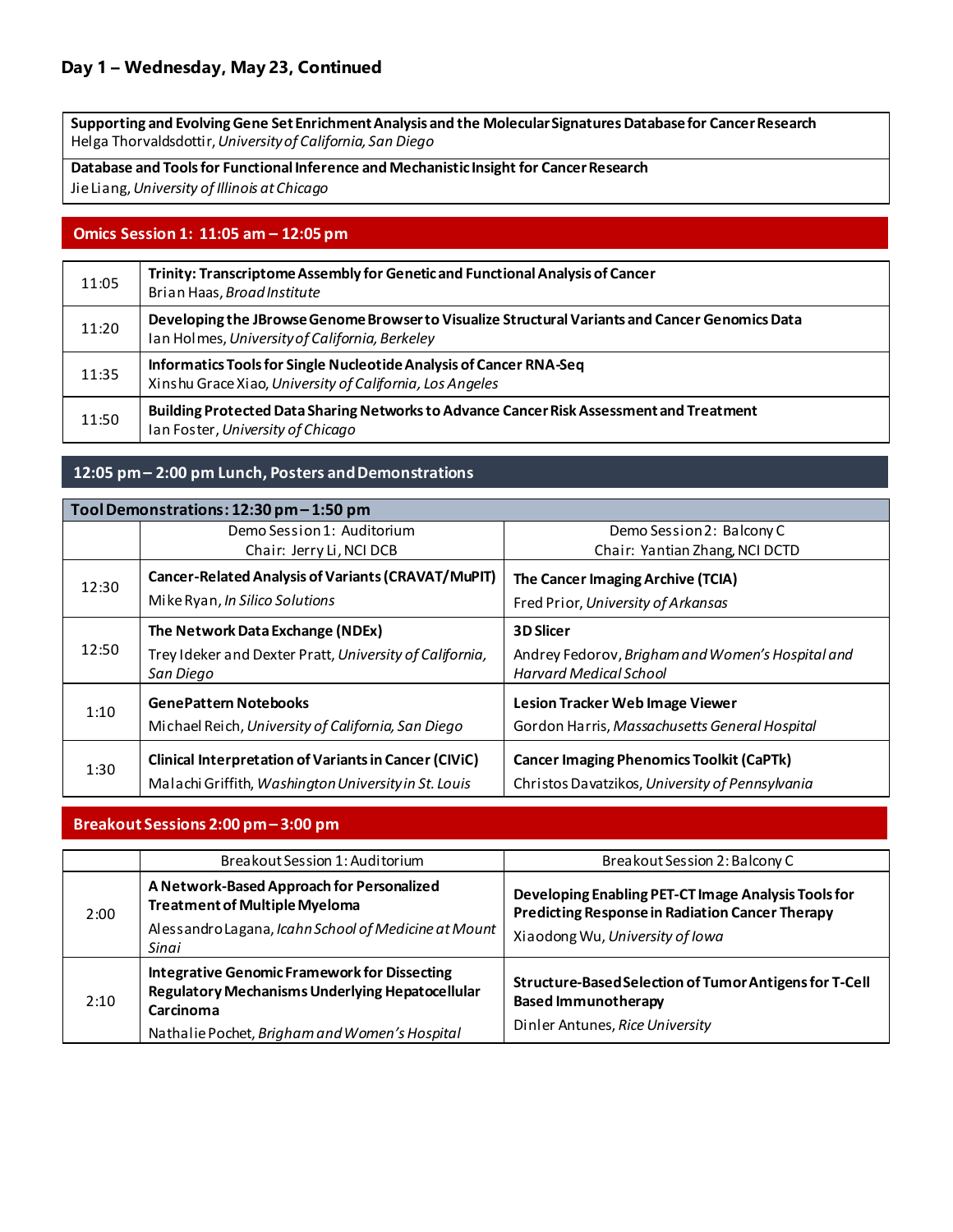## **Day 1 – Wednesday, May 23, Continued**

| 2:20 | Algorithms for Literature-Guided Multi-Platform<br><b>Identification of Cancer Subtypes</b><br>Dongjun Chung and Linda Kelemen, Medical University<br>of South Carolina                                                          | <b>CGDnet: Cancer Gene Drug Network: Using patient-</b><br>specific drug-gene networks for recommending targeted<br>cancer therapies<br>Simina Boca, Georgetown University |
|------|----------------------------------------------------------------------------------------------------------------------------------------------------------------------------------------------------------------------------------|----------------------------------------------------------------------------------------------------------------------------------------------------------------------------|
| 2:30 | <b>Accelerating Cancer Genomics with Cloud-Scale</b><br><b>Bioconductor</b><br>Vincent Carey, Brigham and Women's Hospital                                                                                                       | An Integrative Analysis Toolkit for Single Cell RNA-Seq in<br><b>Cancer Research</b><br>William Evan Johnson, Boston University                                            |
| 2:45 | Integration of Comprehensive Cancer Mutation and<br><b>Expression-Associated Data for Biomarker Evaluation</b><br>and Discovery<br>Daniel Crichton, Jet Propulsion Laboratory and Raja<br>Mazumder, George Washington University |                                                                                                                                                                            |

### **3:00 pm – 3:15 pm - Break**

**Imaging/Clinical Session 2: 3:15 pm – 5:15 pm**

| 3:15 | Advanced Development and Dissemination of EMERSE for Cancer Phenotyping from Medical Records<br>David Hanauer, University of Michigan                                                                              |  |
|------|--------------------------------------------------------------------------------------------------------------------------------------------------------------------------------------------------------------------|--|
| 3:30 | <b>Cancer Deep Phenotyping Extraction from Electronic Medical Records</b><br>Guergana Savova, Boston Children's Hospital and Harvard Medical School                                                                |  |
| 3:45 | Advancing Cancer Pharmacoepidemiology Research Through EHRs and Informatics<br>Jeremy Warner, Vanderbilt University                                                                                                |  |
| 4:00 | Scalable Clinical Decision Support for Individualized Cancer Risk Management<br>Guilherme Del Fiol and Kensaku Kawamoto, University of Utah                                                                        |  |
| 4:15 | Informatics Tools for Tumor Heterogeneity in Multiplexed Fluorescence Images<br>S. Chakra Chennubhotla and Brion Sarachan, University of Pittsburgh and GE Global Research                                         |  |
| 4:30 | Extensible Open-Source Zero-Footprint Web Viewer for Oncologic Imaging Research<br>Gordon Harris, Massachusetts General Hospital                                                                                   |  |
| 4:45 | Open Source Diffusion MRI Technology for Brain Cancer Research<br>Lauren Jean O'Donnell, Brigham and Women's Hospital and Harvard Medical School                                                                   |  |
| 5:00 | The PDX Integrator - Re-purposing KOMP2 Informatics to Widely Disseminate Data from Patient Derived<br>Xenografts and Electronic Access to Mouse Tumor Data<br>Terry Meehan, European Molecular Biology Laboratory |  |

#### **5:15 pm – 5:20 pm Day 1 Wrap-Up: Juli Klemm, NCI CBIIT**

**Day 2 – Thursday, May 24** (Ruth L. Kirschstein Auditorium and Balcony C)

#### **8:25 am Announcements: Juli Klemm, NCI CBIIT**

| Omics Session 2: $8:30$ am $-10:15$ am |                                                                                                                        |
|----------------------------------------|------------------------------------------------------------------------------------------------------------------------|
| 8:30                                   | <b>Computational Framework for Single-Cell Genomics of Tumors</b><br>Alexander Krasnitz, Cold Spring Harbor Laboratory |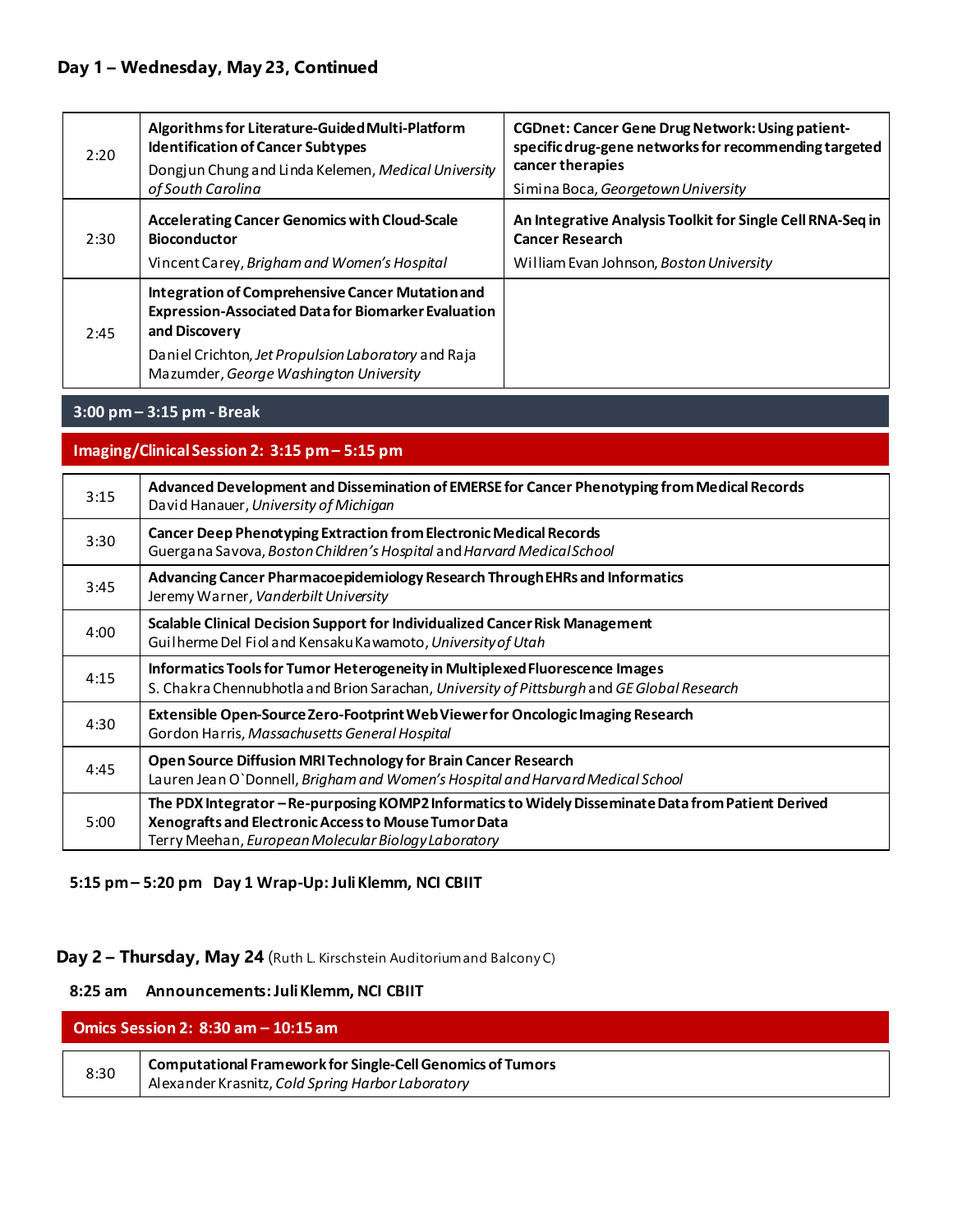## **Day 2 – Thursday, May 24, Continued**

| 8:45  | NDEx - The Network Data Exchange, A Network Commons for Biologists<br>Trey I deker and Dexter Pratt, University of California, San Diego                                  |
|-------|---------------------------------------------------------------------------------------------------------------------------------------------------------------------------|
| 9:00  | Next Generation Clustered Heat Maps for Fluent, Interactive Exploration of Omic Data<br>John Weinstein and Bradley Broom, University of Texas - MD Anderson Cancer Center |
| 9:15  | UCSC Xena – Platform for Functional Genomics Visualization and Analysis<br>Jing Zhu, University of California, Santa Cruz                                                 |
| 9:30  | The cBioPortal for Cancer Genomics<br>Ethan Cerami, Dana Farber Cancer Institute                                                                                          |
| 9:45  | Informatics Links between Histological Features and Genetics in Cancer<br>Kun Huang, Indiana University                                                                   |
| 10:00 | Cancer Genomics: Integrative and Scalable Solutions in R/Bioconductor<br>Levi Waldron, City University of New York                                                        |

## **10:15 am – 10:30 am - Break**

| 10:30                                                                                                                                             | Plenary Talk: NCI Director, Dr. Norman E. Sharpless                                                                        |  |
|---------------------------------------------------------------------------------------------------------------------------------------------------|----------------------------------------------------------------------------------------------------------------------------|--|
| 11:00                                                                                                                                             | Lightning Talks: Investigators Developing Data Compression Methods Funded by BD2K Targeted Software<br>Development Program |  |
| MMTF-Spark: Interactive, Scalable, and Reproducible Datamining of 3D Macromolecular Structures<br>Peter Rose, University of California, San Diego |                                                                                                                            |  |
| <b>Task-based Compression of Pathology Images</b><br>Ali Bilgin, University of Arizona                                                            |                                                                                                                            |  |
| <b>Integrated Querying of Biological Network Databases</b><br>Mehmet Koyuturk, Case Western Reserve University                                    |                                                                                                                            |  |
| <b>Multiomics Data Compression</b><br>Mikel Hernaez, University of Illinois, Urbana-Champaign                                                     |                                                                                                                            |  |

## **11:30 am – 1:30 pmLunch, Posters and Demonstrations**

| Tool Demonstrations: 12:00 pm - 1:20 pm |                                                                                                                            |                                                                                                    |
|-----------------------------------------|----------------------------------------------------------------------------------------------------------------------------|----------------------------------------------------------------------------------------------------|
|                                         | Demo Session 3: Auditorium                                                                                                 | Demo Session 4: Balcony C                                                                          |
|                                         | Chair: Leah Mechanic, NCI DCCPS                                                                                            | Chair: Natalie Abrams, NCI DCP                                                                     |
| 12:00                                   | <b>Integrative Genomics Viewer (IGV)</b><br>Jim Robinson and Helga Thorvaldsdottir, University of<br>California, San Diego | The Cancer Proteome Atlas (TCPA)<br>Han Liang, University of Texas - MD Anderson Cancer<br>Center  |
| 12:20                                   | <b>Next Generation Clustered Heat Maps</b><br>Bradley Broom, University of Texas - MD Anderson<br>Cancer Center            | <b>Text Information Extraction System (TIES/TCRN)</b><br>Michael Becich, University of Pittsburgh  |
| 12:40                                   | <b>UCSC Xena</b><br>Mary Goldman, University of California, Santa Cruz                                                     | Pathology Imaging Informatics Platform (PIIP)<br>Anant Madabhushi, Case Western Reserve University |
| 1:00                                    | cBioPortal for Cancer Genomics<br>Nikolaus Schultz, Memorial Sloan Kettering Cancer<br>Center                              | <b>Trinity Cancer Transcriptome Analysis Toolkit (CTAT)</b><br>Aviv Regev, Broad Institute         |
|                                         |                                                                                                                            |                                                                                                    |

## **Imaging Session 3: 1:30 pm – 2:15 pm**